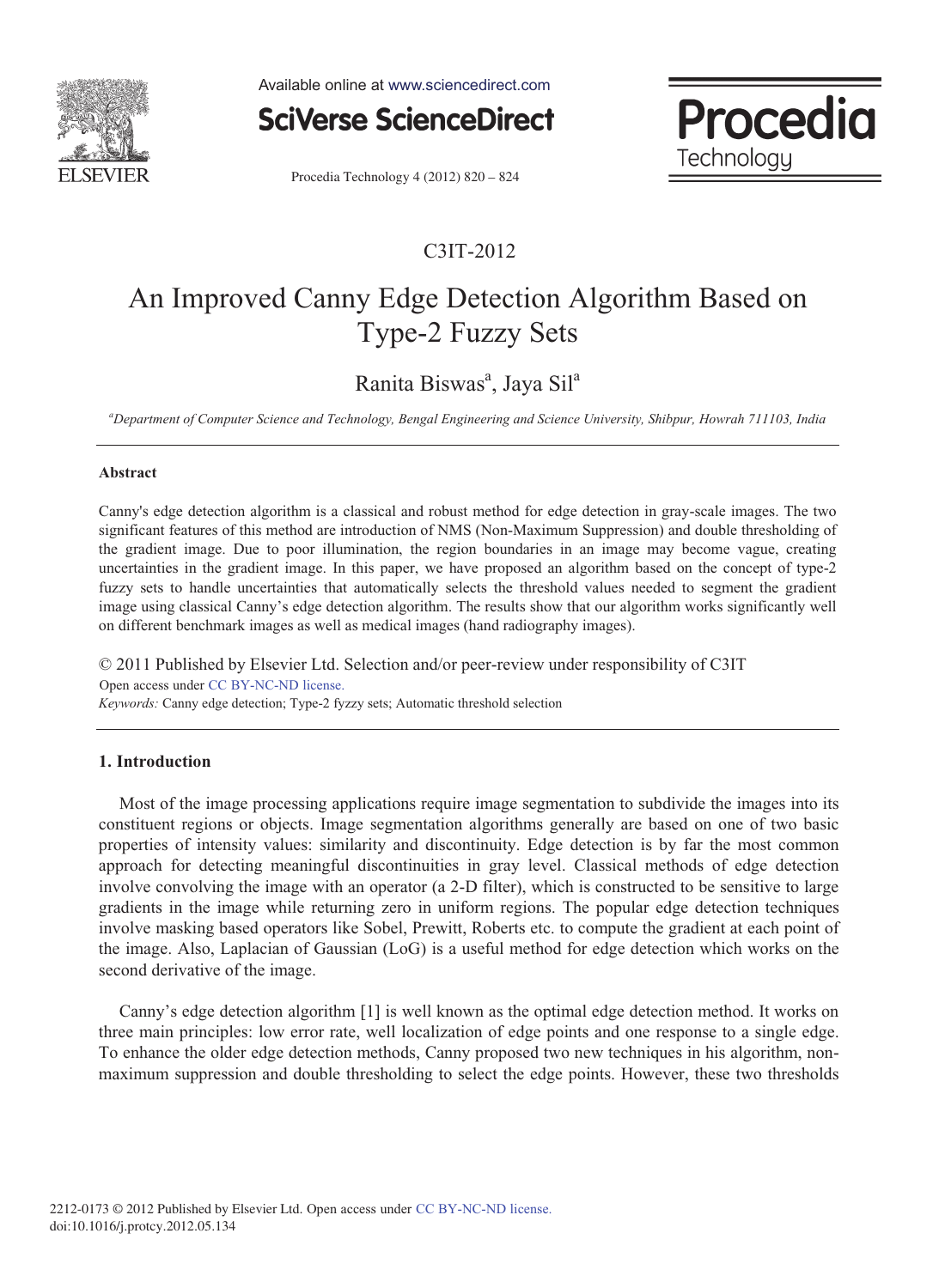used to segment the gradient image are set experimentally. An adaptive edge detection method based on Canny's operator was presented in [2], which used Otsu's thresholding method to determine the threshold values. In [3], the authors proposed an edge detection method based on fuzzy reasoning which incorporated human visual characteristics. Xiao et al. [4] proposed an improved version of the Canny's edge detector specially designed for images distorted by Gaussian noise. In [5], the Canny's edge detector was used to find the best region growing method for medical image segmentation.

Due to poor illumination, low image quality or other possible factors, the boundary between different regions of an image may be vague. It makes most of the edge points uncertain, resulting improper determination of the points by the state-of-the-art methods. According to [6], the degree of fuzziness of an image is one of the key factors affecting the performance of the determination of the threshold values for image segmentation. Evidently the uncertainty present in an image makes its gradient image uncertain too. In such cases, the process of choosing the threshold values from the gradient image histogram for edge detection becomes difficult. In this paper, we propose an algorithm based on type-2 fuzzy sets to automatically choose the threshold values for Canny's edge detection method. The proposed scheme minimizes the uncertainty involved in the thresholding procedure using Ultra-fuzziness index.

#### **2. Proposed Scheme**

#### *2.1. Canny's Edge Detection Algorithm*

Canny's classical algorithm has good performance in edge detection, localization and only one response to a single edge. The Canny's edge detector follows the below mentioned steps,

- (a) It first smoothes the image using Gaussian filter to eliminate the noise.
- (b) It then finds the image gradient using Sobel operator to highlight regions.
- (c) Followed by suppression of any pixel that is not at the maximum (non-maximum suppression).
- (d) Hysteresis is used to track along the remaining pixels that have not been suppressed. Double thresholding method uses two thresholds T1 and T2 which are used to classify the gradients in three groups,
	- Gradients  $>$  T2 : definitely an edge point
	- Gradients  $\leq$  T1 : definitely a non-edge point
	- Otherwise, the decision is taken depending on the direction of the point and existing edge paths.

 It is difficult to find the threshold values T1 and T2 automatically, especially when the image boundaries are vague.

#### *2.1. Threshold Segmentation using Type-2 Fuzzy Logic*

If the degree of fuzziness in data points is high, then the quotient of ambiguity in gradient image data will also be high, which will make the threshold selection difficult. The procedure stated in [6] depends on finding the *ultrafuzziness* (degree of fuzziness of a type-2 fuzzy set) value using the upper  $(\mu_U(x))$  and lower  $(\mu_1(x))$  membership functions of the *footprint of uncertainty (FOU)* associated with the interval type-2 fuzzy set representing the data *(figure 1a)*. By sliding the membership function over the histogram as shown in *figure 1b*, the value of the *ultrafuzziness index (UF)* is calculated using the following formula

$$
UF = \frac{1}{N} \sum_{\min}^{max} h(x) [\mu_U(x) - \mu_L(x)] \tag{1}
$$

*(1)*, where, *N* is the total count of data points present in the histogram, *min* and *max* are the minimum and maximum value on of the histogram *x*-coordinate, *h(x)* is the histogram value at point *x*.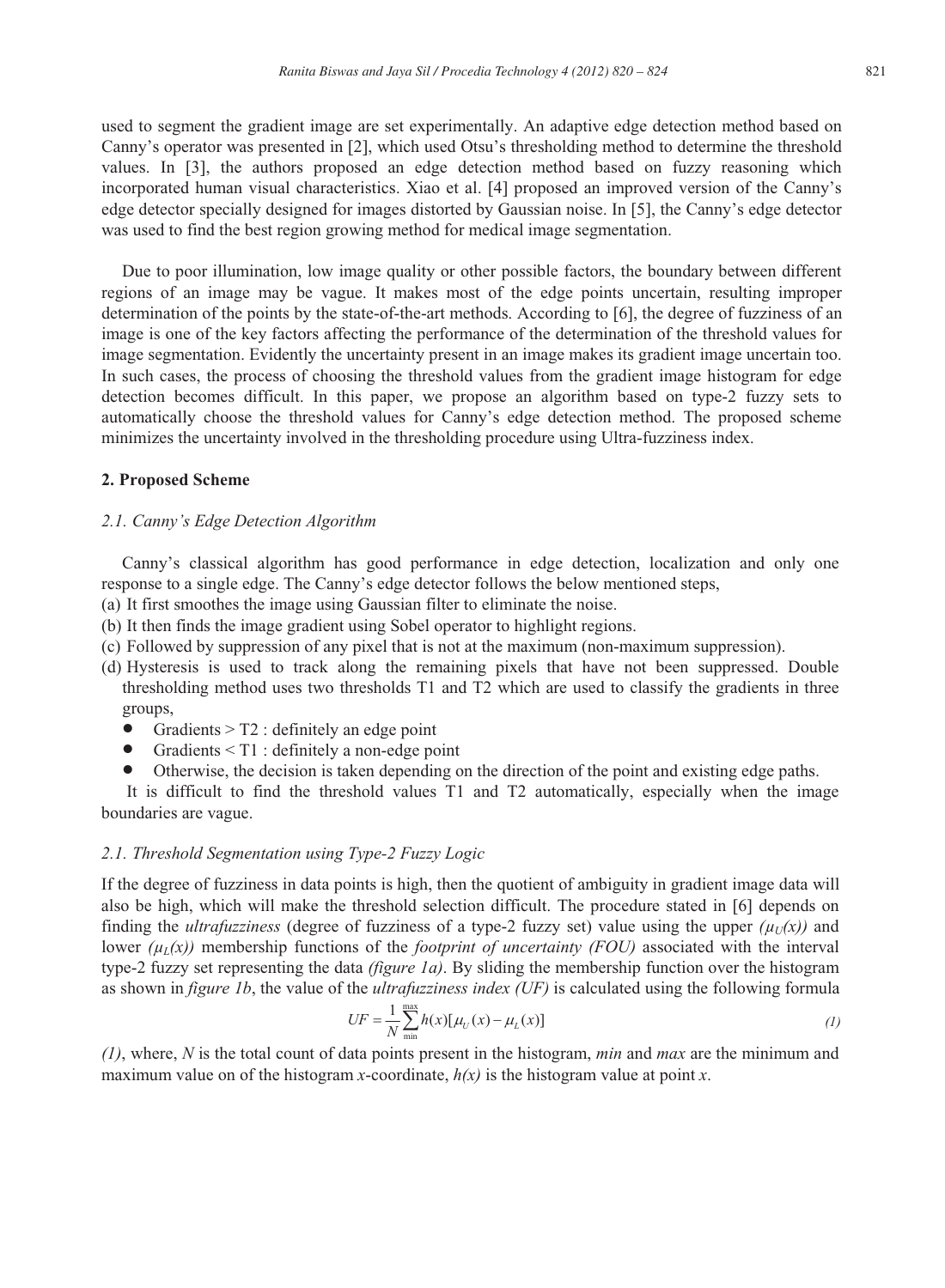The upper and lower membership functions are constructed using the hedge operator  $\alpha$ *)* on a skeleton basic membership function  $(u(x))$  as follows *(equation 2 and 3)*.

The position of the center of the membership function that returns the maximum ultra fuzziness corresponds to the optimal threshold value that best partitions the histogram into two homogeneous

$$
\mu_U(x) = \left[\mu(x)\right]^{1/\alpha} \tag{3}
$$
\n
$$
\mu_L(x) = \left[\mu(x)\right]^\alpha \tag{2}
$$

modes.

Fig. 1. (a) FOU of an interval type-2 fuzzy set; (b) Sliding the membership function on the histogram



In this paper we propose an algorithm to choose the threshold values T1 and T2 automatically to be used in the Canny's edge detection algorithm. The method uses the single threshold selection technique from image histogram using type-2 fuzzy logic, but works on the gradient histogram produced by the Sobel operator. The gradient histogram (spread from *range1* to *range2*) is divided into two parts with threshold *T*, which nearly identifies the range for non-edge points (*range1* to *T*) and edge points (*T + 1* to *range2*). The part of the histogram denoting non-edge points is again divided into two parts by *T1*: definitely non-edge points (*range1* to *T1*) and uncertainly non-edge points (*T1 + 1* to *T*). Similarly the edge portion is divided into uncertainly edge points (*T* to *T2*) and definitely edge points ( $T2 + 1$  to *range2*) using threshold *T2*. These thresholds *T1* and *T2* are passed to Canny's algorithm to get the final edges. So the decision for the two classes, uncertainly non-edge points and uncertainly edge points i.e. the range (*T1* to *T2*), are taken according to their direction contributing to the existence of an edge path. The simple algorithm is given below,

```
array histogram[ ] 
function gradientThreshold (range1, range2) 
           T = type2Threshold (range1, range2) 
          if T > range1 
                    T1 = type2Threshold (range1, T-1) 
          else 
                    T1 = T 
          if T < range2 
                    T2 = type2Threshold (T+1, range2) 
          else 
                    T2 = T 
          CannyEdgeDetection (T1, T2)
```
#### *end function*

We have used the skeleton membership function as the simple triangular function and the value of hedge as *2* in the *type2Threshold* method.

#### **3. Results and Discussion**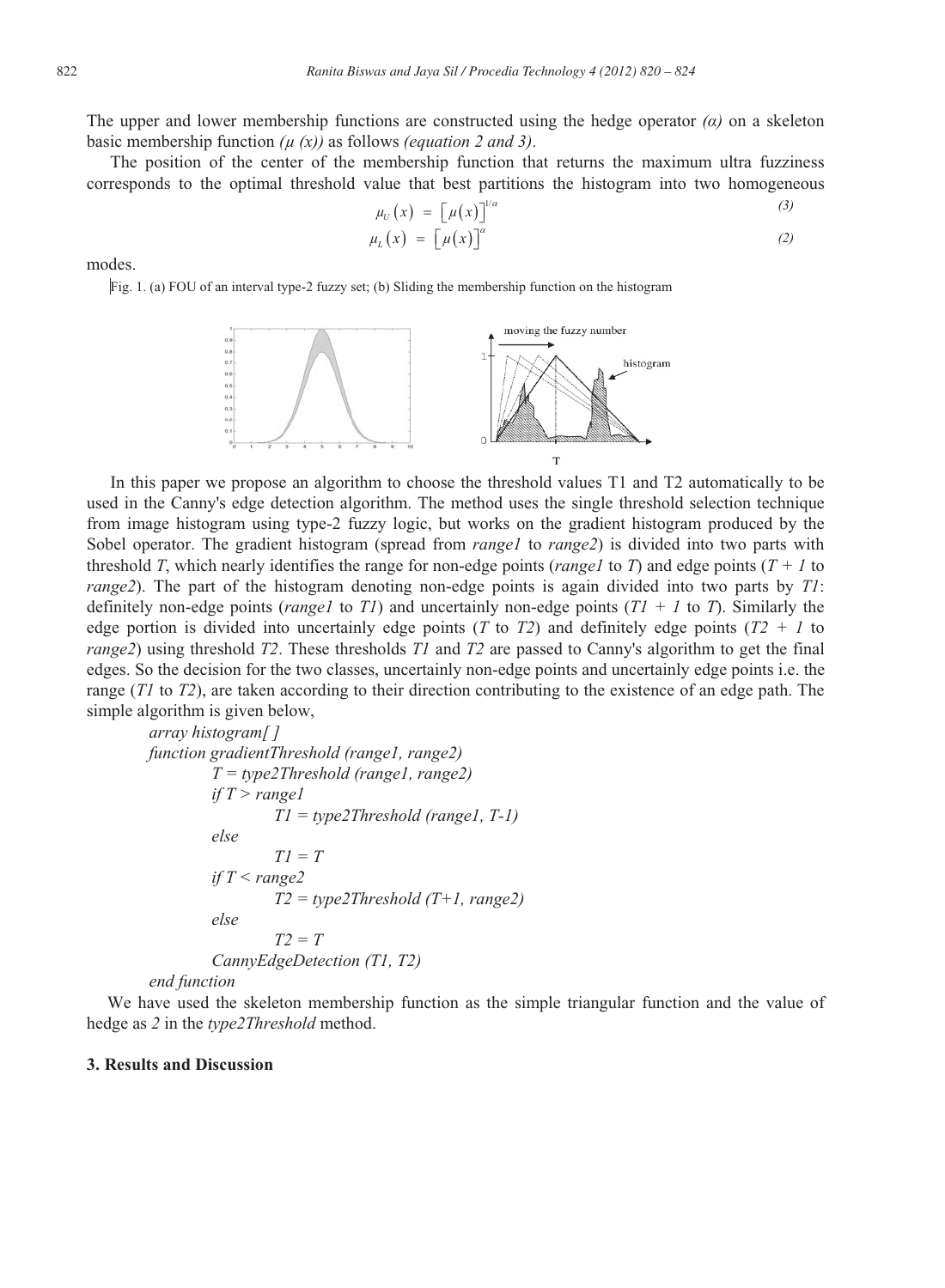We have chosen medical images of hand radiography with uneven illumination, benchmark images and contrast variant images for applying the proposed method. The original images and their edge detection results are shown in *figure 2* indicating the values of *T1* and *T2* which are determined automatically.